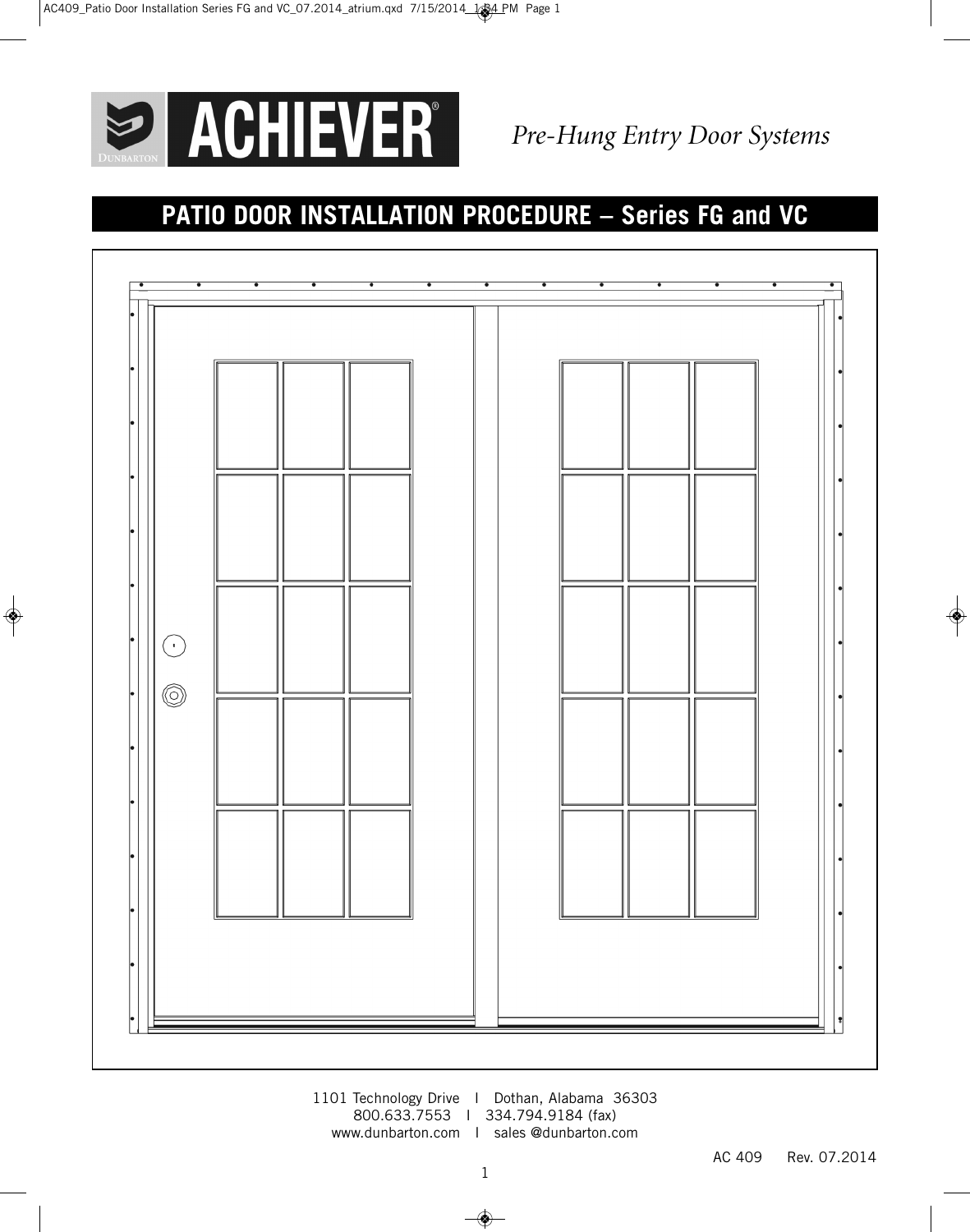### **BEFORE YOU BEGIN**

#### **PLEASE FOLLOW ALL INSTRUCTIONS AND ALWAYS USE PROTECTIVE EYEWEAR WHEN INSTALLING A DOOR SYSTEM. PLEASE READ INSTRUCTIONS COMPLETELY.**

# Preparation of Opening

Verify that opening is plumb, square and level. Measure the Finished Opening Size (Figure 1); refer to chart below to insure proper fit of Achiever<sup>®</sup> unit.



#### **Finished Opening Sizes**

| Door<br>Width | Opening<br>Width | <b>Opening Height</b><br>6'6''<br>6'7''<br>6'8'' |     |     |
|---------------|------------------|--------------------------------------------------|-----|-----|
| 6'0''         | 75"              | 78"                                              | 80" | 82" |
|               |                  |                                                  |     |     |

### **INSTALLATION**

### Step 1

**Remove door from packaging. Move to install area; assemble tools & materials:**

- Safety glasses
- Level
- Tape measure
- Phillips head screwdriver
- Square head screwdriver
- Weather seal putty or silicone
- #8 x 1" minimum wood attachment screws

#### Step 2 **Apply sealant**

Apply weather seal putty or silicone to the mounting flange of the steel frame (Figure 2). Apply a bead of silicone across bottom of threshold (Figure 2A).





## Step 3 **Install Door System in Opening**

Grasp the frame on the sides, lift and tilt toward you (Figure 3). Move the door system into the opening, setting the threshold down first and then tilting the unit up into the opening. Push the door and frame towards the hinge side of the opening. Check hinge jamb to make sure it is plumb and level.



#### Step 4 **Install Screws**

Install four  $(4)$  #8 x 1" wood attachment screws, one in each corner and check for proper fit of the unit (Figures 4, 4A). Refer to Step 12 if installing mounting screw cover.

 $\lambda$ 

 $\circ$ 





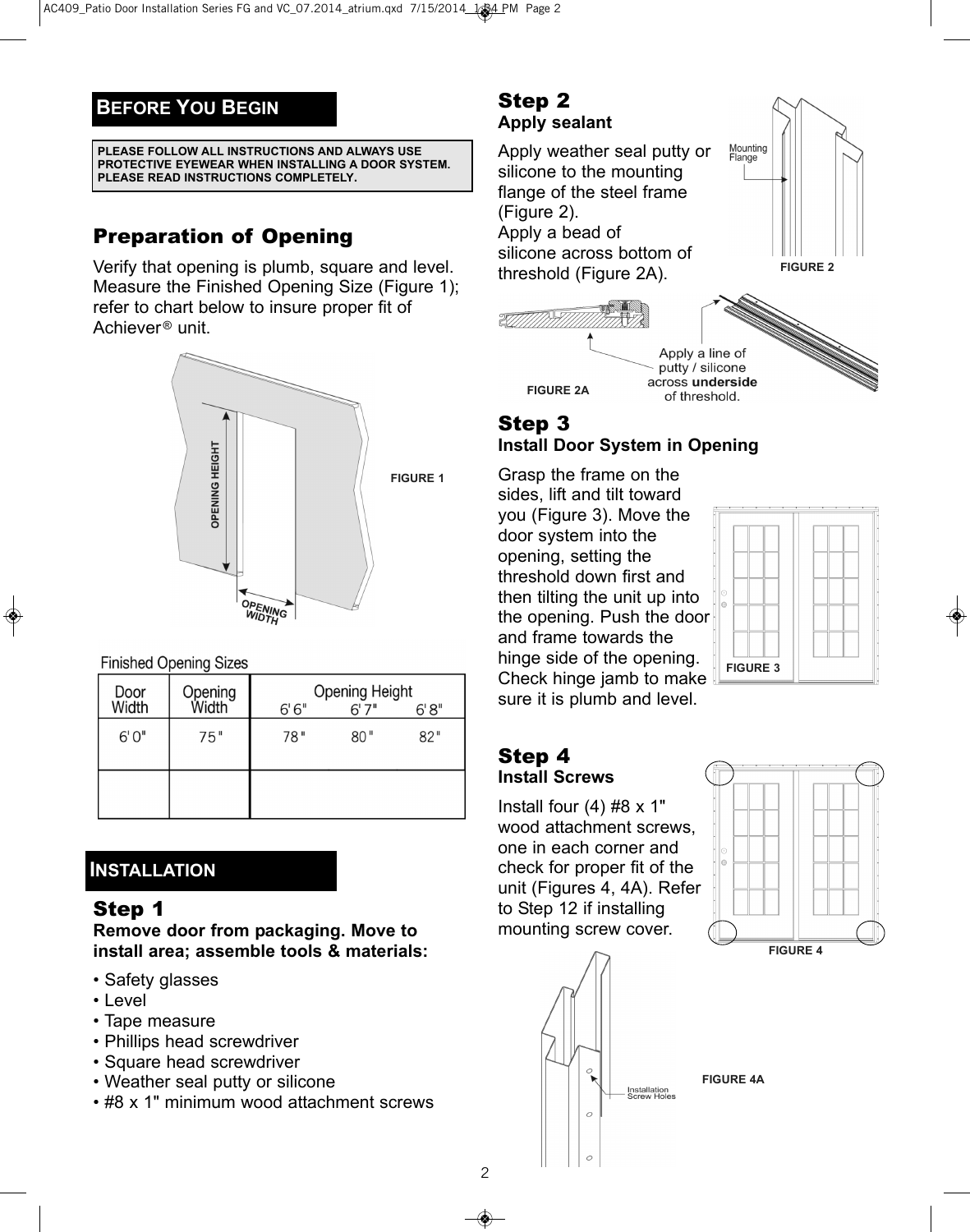### Step 5 **Remove Pre-Hang Material**

Open door and remove margin spacing clips (Figure 5).



#### Step 6 **Adjust Doors to Opening**

**FIGURE 5**

*Plumb hinge side using level and t-square;* make any necessary

adjustments to verify squareness/placement of the frame (Figure 6). Install the balance of the #8 x 1" wood attachment screws. Refer to Step 12 if installing mounting screw cover.



#### Step 7 **Install Strike Security Screws**

**LATCH:** Remove #6 strike screw from bottom hole in latch strike plate. Install #6 x 1-1/2" long wood security screw in BOTTOM hole. Shim if necessary (Figure 7).

**DEADBOLT:** Remove #6 strike screw from top hole in deadbolt strike plate. Install #6 x 1-1/2" long wood security screw in TOP hole. Shim if necessary.



### Step 8 **Caulk Frame**

Caulk the frame where the header meets the uprights and where the thresholds meets the upright (Figure 8). **NOTE:** Loosen lower portion (approximately 6") of the weatherstrip to expose threshold and upright jamb joining the seam. Apply caulk to seal the threshold and upright jamb joining seam completely from the interior side to the exterior side of the door unit. Replace weatherstrip along loosened position.



## Step 9

**Trim out the interior and exterior.**

**EXTERIOR SIDE:** Vinyl siding may overlap mounting flange or fit flush around perimeter.

**INTERIOR SIDE:** Add trim around door so that it overlaps frame return (Figures 9, 9A).



### Step 10 **Adjust threshold.**

If necessary, adjust threshold height by rotating threshold screw up or down until riser contacts door sweep. (Figure 10)